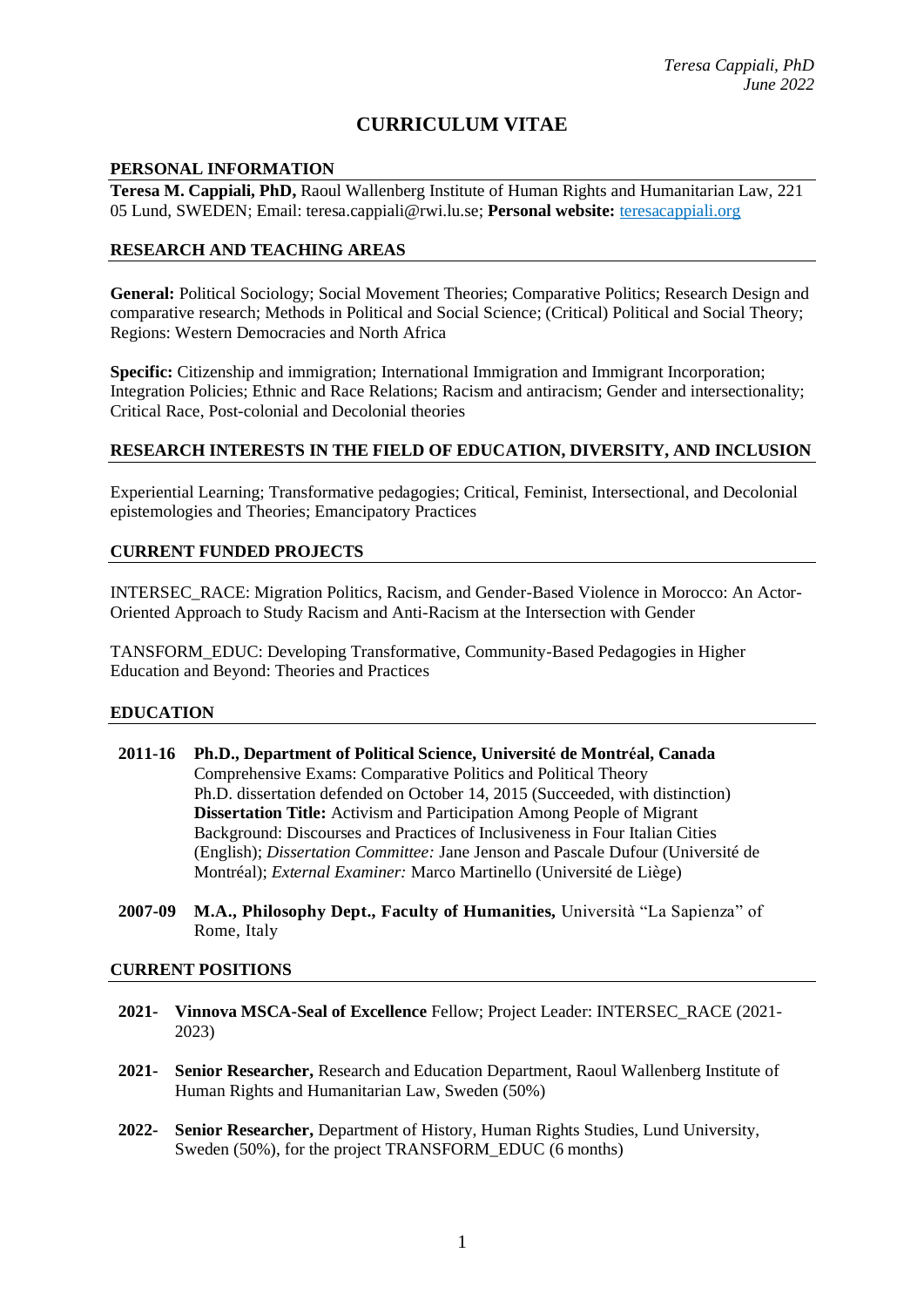- **2019- Lecturer in Migration Studies,** Faculty of Social Sciences, Graduate School, Lund University, Sweden
- **2022- Founder & COE of the company NOIWE AB- No Innovation without Education***,*  Sweden; Official website: [www.noiwe.com](http://www.noiwe.com/)

#### **PREVIOUS POSITIONS – ACADEMIC**

- **2019-21 Post-doctoral Fellow**, Faculty of Social Sciences, Dept. of Gender Studies, Lund University, Sweden
- **2016-19 Research Fellow,** Dept. of Public Policies and Social Change, Collegio Carlo Alberto, Italy
- **2015-16 Post-doctoral assignment**, Dept. of Government and Mario Einaudi Center for International Studies (Fall 2015 and Spring 2016), **Cornell University**, USA–funded by Cornell University

#### **PREVIOUS POSITIONS - POLICY ADVISOR(Y) / CONSULTANT/CY**

**2020-21 International Consultant for Heinrich-Böll-Stiftung (HBS), Morocco**

*Title:* "Democratization and Human Rights: Training modules and materials on Intersectionality in Morocco" (June-Dec. 2020). This includes: desktop research, a survey, 7 explorative interviews (conducted online), and distribution of questionnaires to 25 NGOs and analysis. Deliverables: (1) Training modules (including a 2-days workshop for 14 NGOs); (2)Toolkit; (3) Glossary HBS, Research Consultant (pilot on Transformative pedagogy)

- **2016-17 Consultant for the Georgian Young Lawyers' Association** *EU-funded Project Title*: "Promoting Migration Management in Georgia through Researchbased Advocacy, Awareness, Networking and Use of Technologies" (Nov 2016-July 2017)
- **2016 Consultant for Vision Europe Summit 2016 on the Refugee Crisis** *Project:* "Improving the Responses to the Migration and Refugee Crisis in Europe" (June-Nov 2016)
- **2016 Eunomia Master, Italy** Political-Institutional Training for local administrators in Italy (40 participants) (Feb 2016)

#### **VISITING POSITIONS**

- **2020** Dept. of Political Science, **Université de Montréal,** Canada (7/2/2020-24/3/2020) Knut and Alice Wallenberg Foundation Travel Grant to establish network in Canada
- **2019 Rabat Social Studies Institute (RSSI),** Morocco (10-30/06/2019)
- **2018** Center for Immigration Policy Evaluation (CIPE), Dept. of Political Science, **Concordia University,** Canada (30/07/2018-23/12/2018))
- **2013-15** Centre of Ethnic, Immigration and Pluralism Studies, **University of Toronto**, Canada (3/11/2013-15/10/2015)
- **2013-14** Joint affiliation: Dept. of Social and Political Science and Centre on Social Movement Studies (COSMOS), **European University Institute**, Italy (Fall 2013/Spring 2014)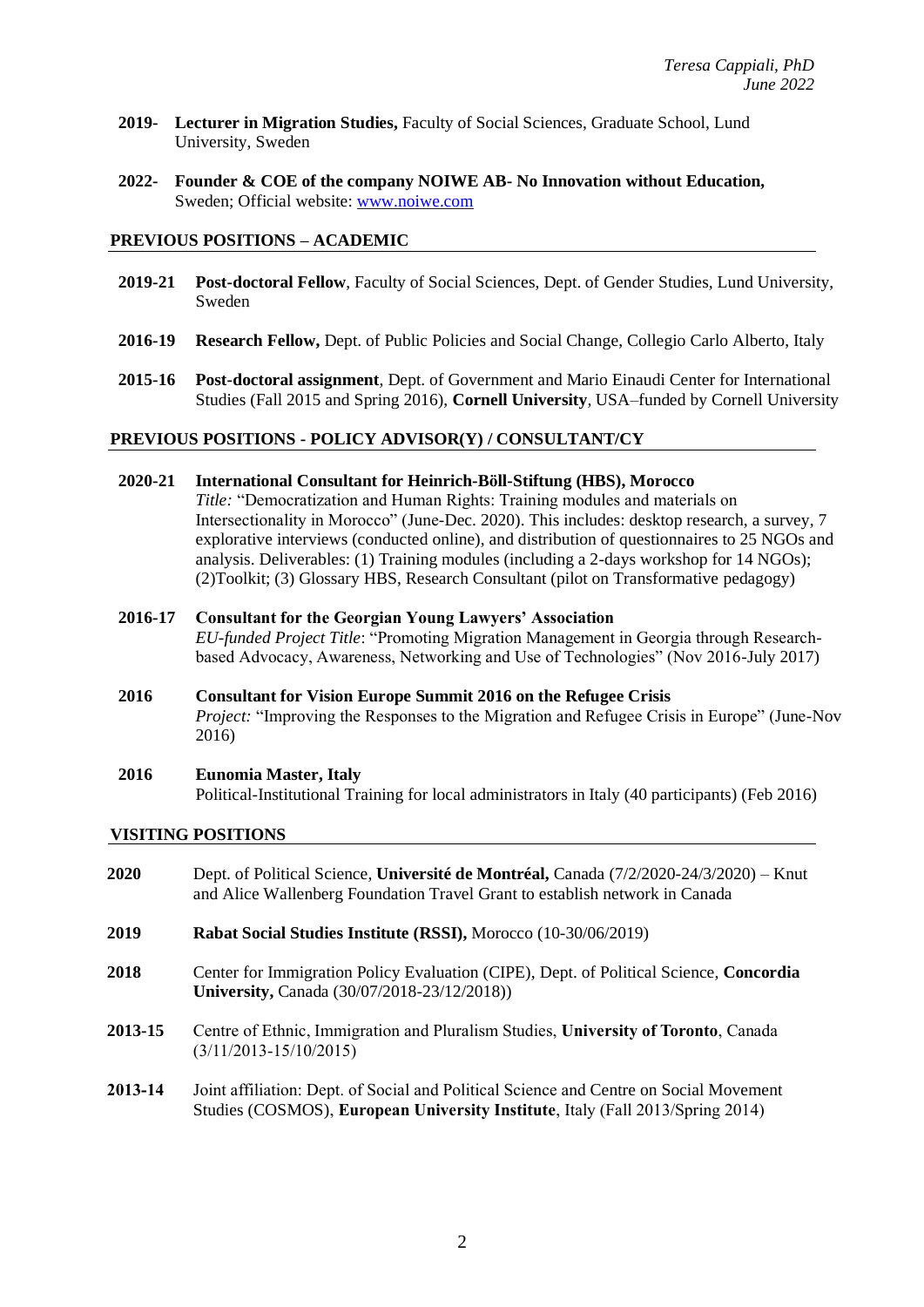## **PUBLICATIONS (IN PROGRESS)**

## **Co-authored book**

**Cappiali, T. M.,** and J. Jean-Pierre (eds.) (In progress) *Teaching through Transformative Pedagogy: A Practical Toolkit for Teachers in Social Sciencies and Humanities Working in Highly Diverse Settings* (expected publication, February 2023) (under contract with Edward Elgar Publishing Inc.; Open Access, funded by Lund University)

**Note:** I will write3 chapters for this book, including one theoretical (single-authored).

## **Single-authored book**

**Cappiali, T. M**. (In progress) *Teaching Controversy and Human Rights through Critical and Transformative Pedagogy: Bridging the Gap in Highly Diverse Classrooms in Universities* (Book proposal submitted with Palgrave Pivot, in their series on "Education"; Open Access, funded by Lund University)

### **Peer-reviewed articles (planned submissions, in order)**

**Cappiali, T. M.** (In progress) "Shifting towards a Transformative Holistic Pedagogy: The Added Value of Critical and Transformative Pedagogy for a More Inclusive Academic Teaching" (It will be submitted in July 2022 to the journal *Transformative Learning*)

**Cappiali, T.M**, and A. Pacciardi (In progress) "Re-examining the Field of Externalization of Migration Policies through a Critical Lens: Where are the Intersectional and Decolonial Perspectives?" (Literature review)

**Cappiali, T. M.** (In progress) "Strong Objectivity and Feminist Methodologies Reconsidered: A Relational Approach to Build Trust in the Field while Working with Immigrant Communities" (Methodological article)

**Cappiali, T.M** (In progress) "Rethinking framing, social movements, and critical theory from an intersectional and decolonial perspective" Invited by Teun Van Dick for the *Special Issue of Discourse Studies on Frame Analysis* (Reflective article on the state-of-the-art)

**Cappiali, T.M**. (In progress) "Rethinking Integration Models from the Global South: A Multidimensional Analysis of 'Integration' in Morocco" (Empirical article)

## **PUBLICATIONS (COMPLETED)**

### **Single-authored book**

**Cappiali, T. M.** (2021) *Reframing Immigrant Resistance: Alliances, Conflicts, and Racialization in Italy*, London: Routledge, Open Access Link: [https://www.routledge.com/Reframing-Immigrant-Resistance-Alliances-Conflicts-and-](https://www.routledge.com/Reframing-Immigrant-Resistance-Alliances-Conflicts-and-Racialization/Cappiali/p/book/9781138577244)[Racialization/Cappiali/p/book/9781138577244](https://www.routledge.com/Reframing-Immigrant-Resistance-Alliances-Conflicts-and-Racialization/Cappiali/p/book/9781138577244)

## **Peer-reviewed articles**

**Cappiali, T. M.** (Under review) "Transformative Pedagogy to Teach Discrimination and Racism to a Heterogenous Groups of Students? The Case Study of a Workshop on Racism in Europe" *Intercultural Education,* Open Access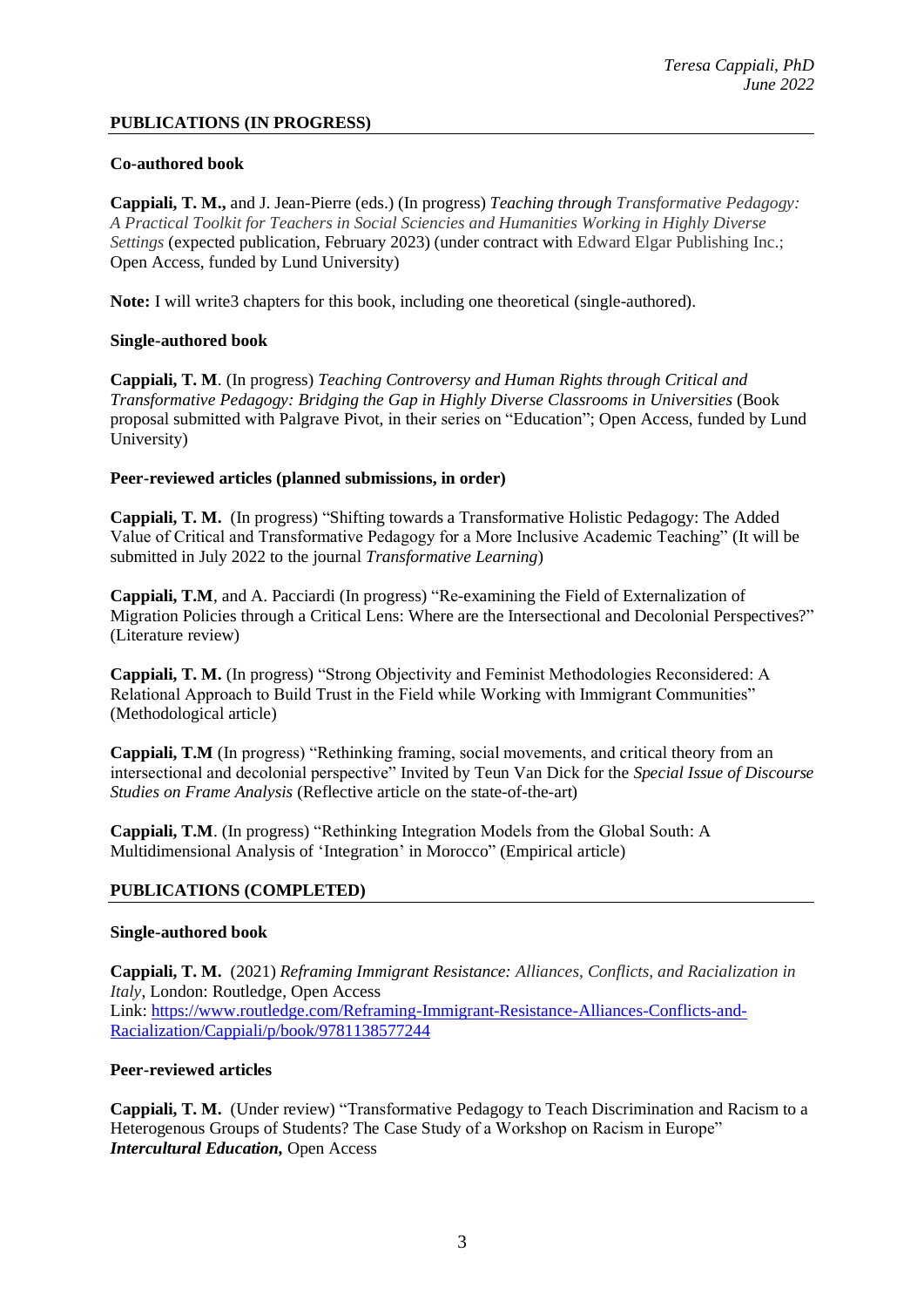Mancosu, M., M. Ferrín Pereira, **T. M. Cappiali** (2020) "Terrorist Attacks and Europeans' Attitudes towards Immigrants: An Experiment Approach" *European Journal of Political Research,* 59 (3), 491- 516 **(Impact factor 2019-20: 2.83)**

**Cappiali, T. M.** (2019) "Ideological Affiliations, Conflicts, and Competing Mobilization Frames: The Role of Pro-Immigrant Allies in Shaping Immigrant Struggles for Greater Rights" *International Migration Review*, 53(3), 869-899 (**Impact factor 2019-20: 2.620)**

Caponio, T., and **T.M. Cappiali** (2018) "Italian Migration Policy in Times of Multiple Crises: The Gap Reconsidered" *South European Society and Politics*, 23 (1), 115-132 (**Impact factor 2019-20: 3.340)** 

**Cappiali, T. M.** (2017) "'Whoever Decides for You Without You, He is Against You!' Immigrant Activism and the Role of the Left in Political Racialization"*Ethnic and Racial Studies*, 40 (6), 969- 987. (In August 2019, featured in the top 15 most cited articles published in the journal in the past two years) (**Impact factor 2019-20: 1.430)**

**Cappiali, T. M**. (2016) "Activism of Immigrants in Vulnerable Conditions and Radical-Left Allies: A Case Study of Italy's Struggle of the Crane" *Journal of Ethnic and Migration Studies,* 42 (15)*,* 2508-2527 (Selected by Taylor & Francis for the *Activism! Voices of Changes* collection, on the "Race" section) (**Impact factor 2019-20: 2.740)**

## **Book Chapters**

**Cappiali, T. M.** (2018) "How do Local Actors Promote Civic Participation of Immigrants and Ethnic Minorities? Approaches to Integration and Local Dynamics," In T. Caponio, R. Zapata-Barrero and P. Scholten (eds*.). Handbook on the Governance of Migration and Diversity in Cities*. New York: Routledge, 136-149.

**Cappiali, T. M.** (2017) "An Italian 'Integration Crisis': The Role of the State and Political Actors in Excluding Immigrants and Ethnic Minorities" Matthew Antony Evangelista (ed.). *Italy from Crisis to Crisis: Political Economy, Security, and Society in the 21st Century*. New York: Routledge, 168-198.

**Cappiali, T. M.,** and T. Caponio (2017) "La perdurante crisi dei rifugiati, tra ipocrisia organizzata, solidarietà e crescente opposizione" [English: *The Persistent Crisis of Refugees: Organized Hypocrisy, Solidarity and Mounting Protest*]. Alessandro Chiaramonte and Alex Wilson (eds.) *Politica in Italia. Edizione 2017. I fatti dell'anno e le interpretazioni.* Bologna: Il Mulino, 189- 208 (2017). [English version published in January, 2018].

**Cappiali, T. M.** (2016) "Beyond the Political Opportunity Structure Approach: Studying Agency Through the 'Local Realm of Immigration'" Ursula Lehmkuhl, Hans-Jürgen Lüsebrink, Laurence McFalls (eds.) *Spaces of Difference: Conflicts and Cohabitation***.** Münster: Waxmann, 125-151.

## **Research reports and working papers**

**Cappiali, T. M.,** and M Tazi (2021) "Les défis et les promesse de l'intersectionalité au Maroc : Une bôite à outil pour identifier, exposer and démanteler les discriminations multiples et croisée" In French:<https://ma.boell.org/fr/2021/09/15/les-defis-et-les-promesses-de-lintersectionnalite-au-maroc> ; In Arabic: <https://ma.boell.org/fr/node/1121>

**Cappiali, T. M.,** and J. C. Triviño-Salazar (2018) "Theorizing Immigrant Political Participation in Cities: Lessons from Italy and Spain" (). *GRITIM-UPF Working Paper Series,* No. 36, Summer 2018, https://repositori.upf.edu/bitstream/handle/10230/35134/GRITIM\_WP\_36\_2018.pdf?sequenc  $e=1$ &isAllowed=y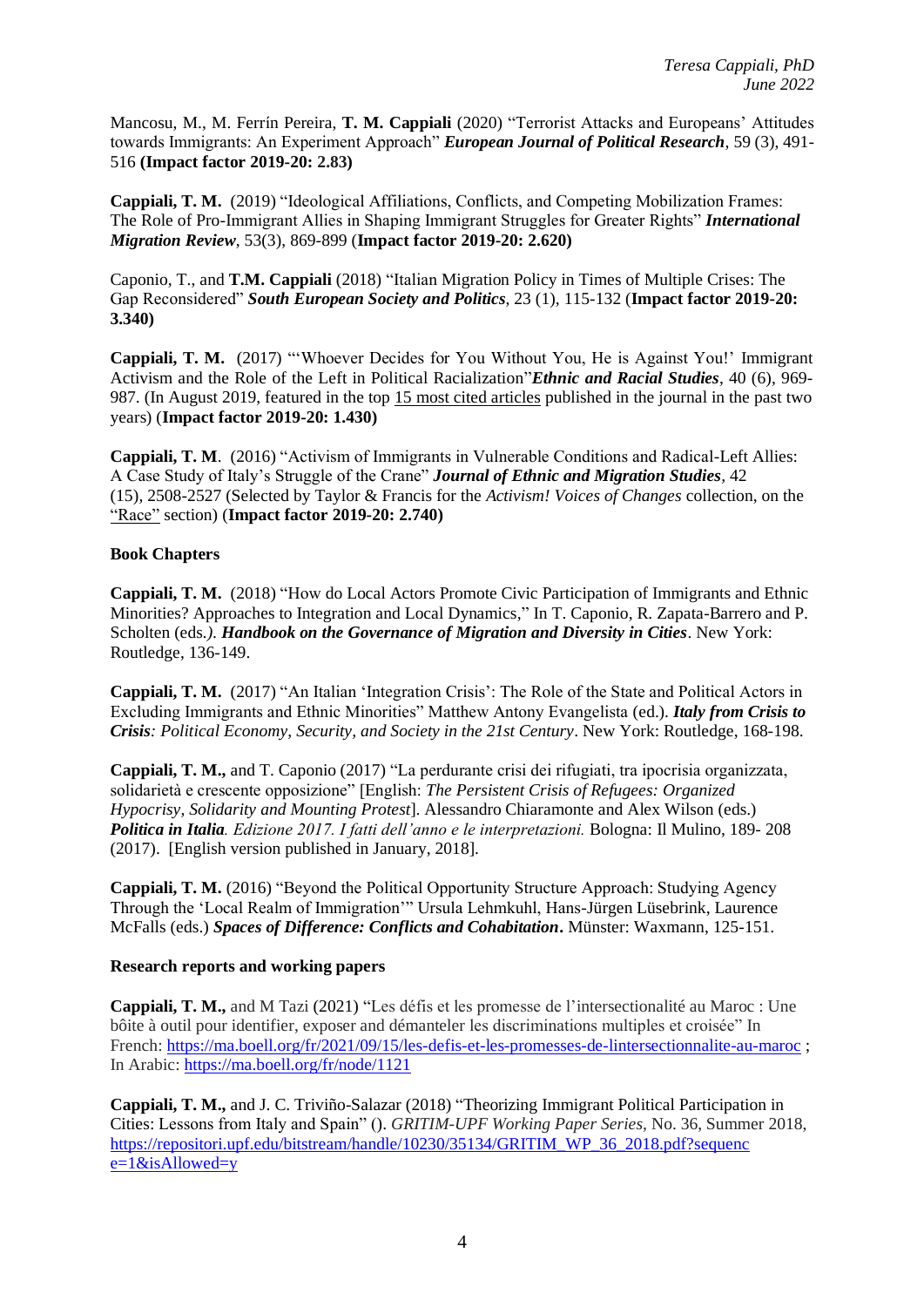Mancosu, M., M. Ferrín Pereira, **T. M. Cappiali** (2018) "The (Non)-persistence of Changes of Attitudes Toward Immigrants' after Terrorist Attacks: The Case of the Manchester Bombings" (With). *Working Papers, Carlo Alberto Notebooks*, No. 549, May 2018. <http://www.carloalberto.org/assets/working-papers/no.549.pdf>

**Cappiali, T. M**., and R. Perna (2017) "Access to Rights for Non-EU Immigrant Workers in Italy: Opportunities and Challenges" (with). Report written for the *Georgian Young Lawyers' Association*  (GYLA)<http://www.cipdd.org/upload/files/uflebebi-ara-evrokavsireli-migrantebistvis-eng.pdff>

**Cappiali, T. M**., and T. Caponio (2016) "Exploring the Current Migration/Integration 'Crisis'— What Bottom-up Solutions?" Report written for *Vision Europe Summit 2016,* July 15, 2016. [https://gulbenkian.pt/wp](https://gulbenkian.pt/wp-content/uploads/2016/10/ExploringtheCurrentMigration_IntegrationCrisis2016.pdf)[content/uploads/2016/10/ExploringtheCurrentMigration\\_IntegrationCrisis2016.pdf](https://gulbenkian.pt/wp-content/uploads/2016/10/ExploringtheCurrentMigration_IntegrationCrisis2016.pdf)

**Cappiali, T. M**. (2015) "Immigrant Activism and the Role of Left-Wing Allies in Exclusion" *Working Papers, Carlo Alberto Notebooks*, No. 443, December 2015, ISSN 2279-9362. <http://www.carloalberto.org/assets/working-papers/no.443.pdf>

**Cappiali, T. M**. (2013) "How Can Migrants Be Subjects of Their Own Political 'Integration'? Discourses and Practices of Immigrants Participating in the Italian Left" Robert Schuman Center, European University Institute, Florence, Italy, October 13, 2013. <http://www.eui.eu/Documents/RSCAS/Research/MWG/201314/23Oct-MariaTeresaCAPPIALI.pdf>

## **Book reviews**

**Cappiali, T. M**. (2019) "Reconstructing Solidarity: Labour Unions, Precarious Work and Politics of Institutional Change in Europe" by Doellgast, Virginia, Lillie, Nathan, Pulignano, Valeria (eds.) Oxford: Oxford University Press, 2018, 300 pp. *Transfer: European Review of Labour and Research*, 25 (1), 133-135.

**Cappiali, T. M**. (2017) "The Politics of Migration in Italy. Perspectives on Local Debates and Party Competition" Edited by Pietro Castelli Gattinara. New York: Routledge, 2016. 214 pp. *Partecipazione e Conflitto,* 10 (1), 333-335.

**Cappiali, T. M**. (2017) "Becoming Arab in London: Performativity and the Undoing of Identity" Edited by Aly Ramy M. K. London: Pluto Press/ University of Chicago Press, 2016. 255 pp., *Journal of Race, Ethnicity, and Politics,* 1-3.

### **TEACHING EXPERIENCE (SINCE 2016)**

- **2022 Lecturer on Human Rights Education and Transformative Pedagogy** Law Faculty, American University, Armenia Program of the Raoul Wallenberg Institute on Human Rights Education: Pedagogical training for teachers and practitioners (15 participants) (English) (Winter 2022)
- **2019/21 Coordinator and Lecturer on Migration, Discrimination and Human Rights** Graduate School in the Faculty of Social Science, Lund University, Sweden Grad. (English) (Fall 2019/Fall 2020/Fall 2021) *Note* 1: In the Fall 2020, it was taught entirely online (CANVAS)
- **2019/20 Coordinator and Lecturer on Gender, Citizenship and Migration** Gender Department, Lund University, Sweden Undergrad. (English) (Fall 2019/Fall 2020)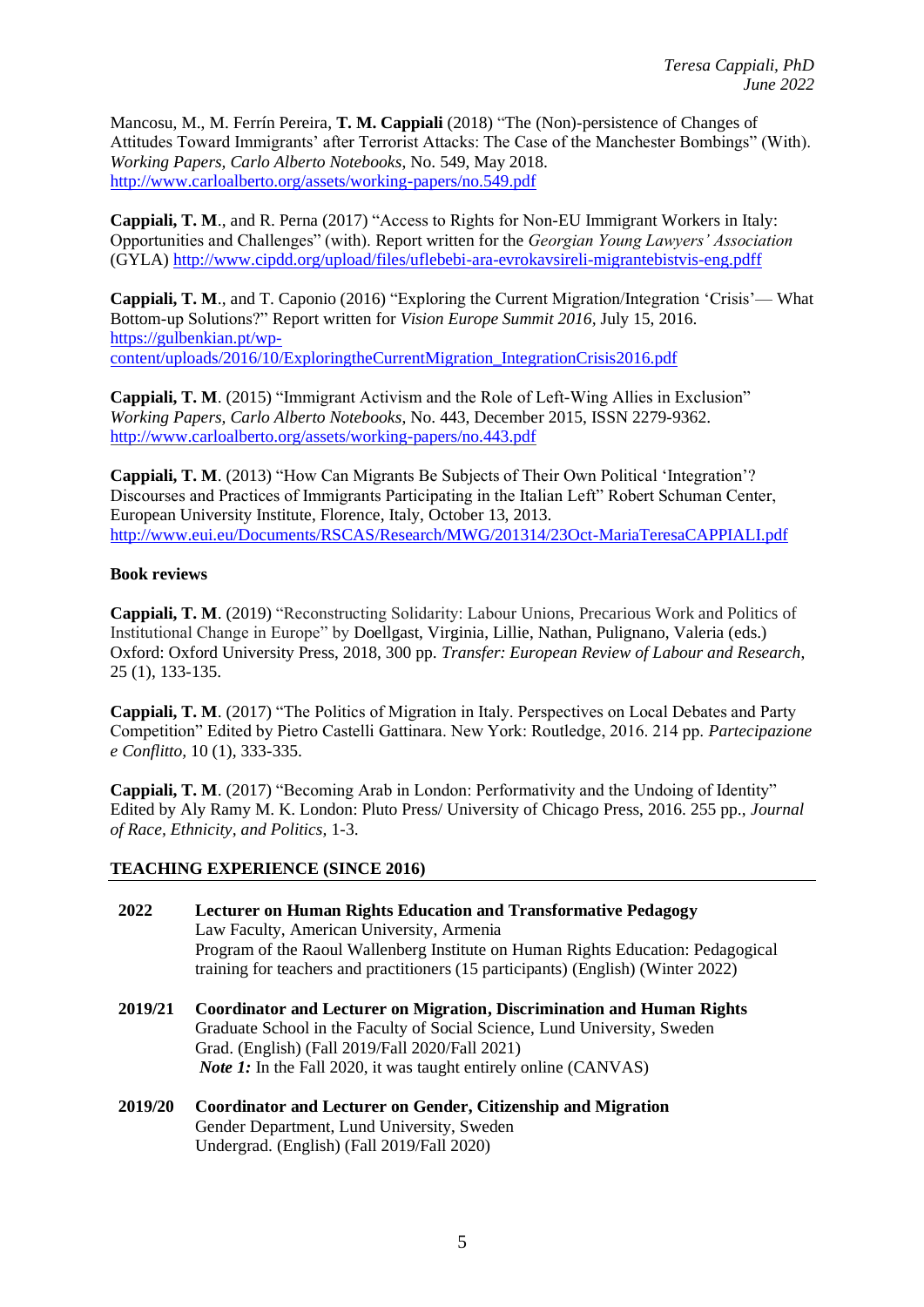**2019 Lecturer on Feminist Methodologies** Gender Department, Lund University, Sweden Grad. (English) (Spring 2019/Spring 2020) *Note:* In the Spring 2020, it was taught entirely online (CANVAS)

## **2017/19 Lecturer on Dynamics and Policies of Migration** M.A. in Public Policy and Social Change (MAPS), Collegio Carlo Alberto, Italy Grad. (English) (Winter 2017/Winter 2019)

## **2017 Invited Lecturer on the Refugee Crisis** Institut Barcelona d'Estudis Internacionals (IBEI), Universitat Pompeu Fabra, Spain Course: *Migration and Refugees: City Experience in Europe* Course for practitioners and stakeholders (English) (Fall 2017)

- **2016/18 Lecturer on Qualitative Research Methods in Social Science** MAPS, Collegio Carlo Alberto, Italy Grad. (English) (Fall 2016/Fall 2017/Fall 2018)
- **2016 Lecturer on Sociology of Migration** Dept. of Culture, Politics, and Society, Università di Torino, Italy Grad. (Italian); Invited by T. Caponio (Spring 2016)
- **2016 Invited Lecturer on The Construction of Immigrants' 'Illegality'** Dept. of Culture, Politics, and Society, Università di Torino, Italy Undergrad. (Italian); Invited by T. Caponio (Spring 2016)

## **INVITED TALKS (SINCE 2016)**

- **2020 University of Copenhagen, Denmark** Copenhagen Center for Research on Social Movements and Political Mobilization (CoMMonS); Series of conferences titled *Black Lives Matter in Europé:* Title of the presentation: *Social movements: Shaping the Future of Diverse Societies from below* (Sept 25, 2020) (Online event)
- **2018 Concordia University, Canada** Dept. of Political Science; Talk on human rights, civil society organizations and migration (Nov 2018)
- **2018 Université de Québec à Montréal, Canada** Dept. of Sociology (Oct 2018); Book presentation*: Reframing Immigrant Resistance*
- **2018 Université de Montréal, Canada** Dept. of Political Science: Talk on human rights, civil society organizations and migration (Sept 2018)
- **2018 Université Laval, Canada** Dept. of Political Science; Talk on social movements and migration (Sept 2018)
- **2018 Glendon College, York University, Canada** Dept. of Sociology; Book presentation*: Reframing Immigrant Resistance* (Feb 2018)
- **2016 Scuola Normale Superiore di Firenze, Italy:** Centre on Social Movement Studies (COSMOS); Talk on inequality, labor, and immigrant workers organizing (Dec 2016)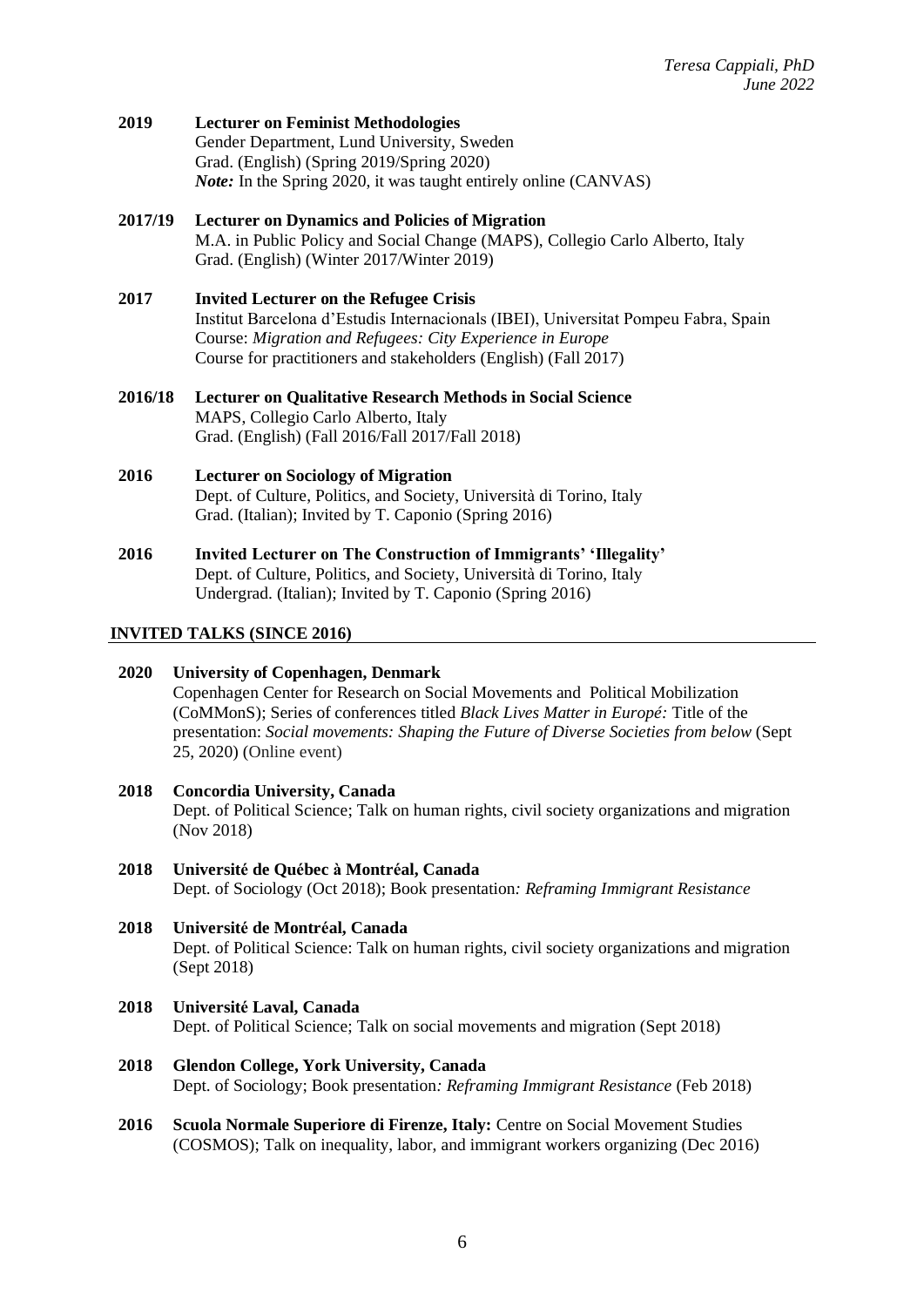- **2016 John Hopkins University, Italy:** Conference: "Italian Politics"; Paper: "The Challenges of Protecting Refugees and Immigrants' Human Rights" (With Tiziana Caponio) (Nov 2016)
- **2016 Fondazione Luigi Einaudi, Italy:** Conference: "Migrazioni in Europa: Instabilità e innovazione" (Oct 2016)
- **2016 Fondazione Luigi Einaudi, Italy:** Workshop for the book on "Italian Crisis" (June 2016
- **2016 Cornell University, USA:** Industrial and Labor Relations School (The ILR School); Talk on immigrant social movements and labor rights (May 2016)

## **CONFERENCE PRESENTATIONS (SELECTED, SINCE 2014)**

- (Upcoming) Sept 1-10, 2022 **European Conference on Educational Research (ECER),**  Armenia
- June 21-23, 2021 **Council for European Studies** (CES) Conference, *online.*
- Aug 31- September 2, 2017 The 2017 **American Political Science Association** (APSA) Conference, USA.
- June 28-30, 2017 2017 **IMISCOE Conference**, the Netherlands. Sept 7-10, 2016 - **ECPR General Conference**, Czech Republic.
- June 30-July 2, 2016 **2016 IMISCOE Conference**. Invited to the Workshop 'Cities of Migration' for the homonymous handbook collection, Czech Republic.
- May 30-June 2, 2016 The 2016 **Canadian Sociological Association (**CSA) Annual Conference, Canada
- May 27, 2016 **University of Toronto, Center of Ethnic, Immigration and Pluralism Studies**, Event: 'Harney Young Scholars in Ethnicity,' Canada
- July 8-10, 2015 **Council for European Studies**, 22nd International Conference of Europeanists, France.
- Jan 29-30, 2015 **University of Toronto**, 8th Annual Ethnic and Pluralism Graduate Research Conference, Canada
- October 27, 2014 **University of Toronto**, Munk School of Global Affairs, Centre of Ethnic, Immigration and Pluralism Studies, Canada.
- September 13-14, 2014 **Université de Montréal**, International Conference organized by the International Research Training Group (IRTG) "Diversity,", Canada.
- August 28-31, 2014 **American Political Science Association** (APSA) Conference, USA.
- May 12-14, 2014 **HEC Montréal,** The CRIMT International Conference "The New Frontiers for Citizenship at Work," Canada.
- April 3-6, 2014- The 2014 **Midwest Political Science Association** (MPSA) Conference, USA.
- January 30-31, 2014 **University of Toronto**, 7th Annual Ethnic and Pluralism Graduate Conference, Canada.

## **FELLOWSHIPS AND GRANTS (About €500,000 of external, individual grants)**

- **2021-22** Faculties of Humanities and Theology, Lund University, develop applications for research project TRANFORM\_EDUC ( $\epsilon$  26,000)
- **2021**  LU Innovation, Sweden, funded granted to set up the start-up NOIWE AB ( $\epsilon$  6,000)
- **2021** MSCA-Seal of Excellence Fellowship, for the two-years project INTERSEC\_RACE, funded by VINNOVA ( $\in$  190,000 Euros)
- **2020** Knut and Alice Wallenberg Foundation Travel Grant (Country: Canada), Sweden ( $\epsilon$  2,000)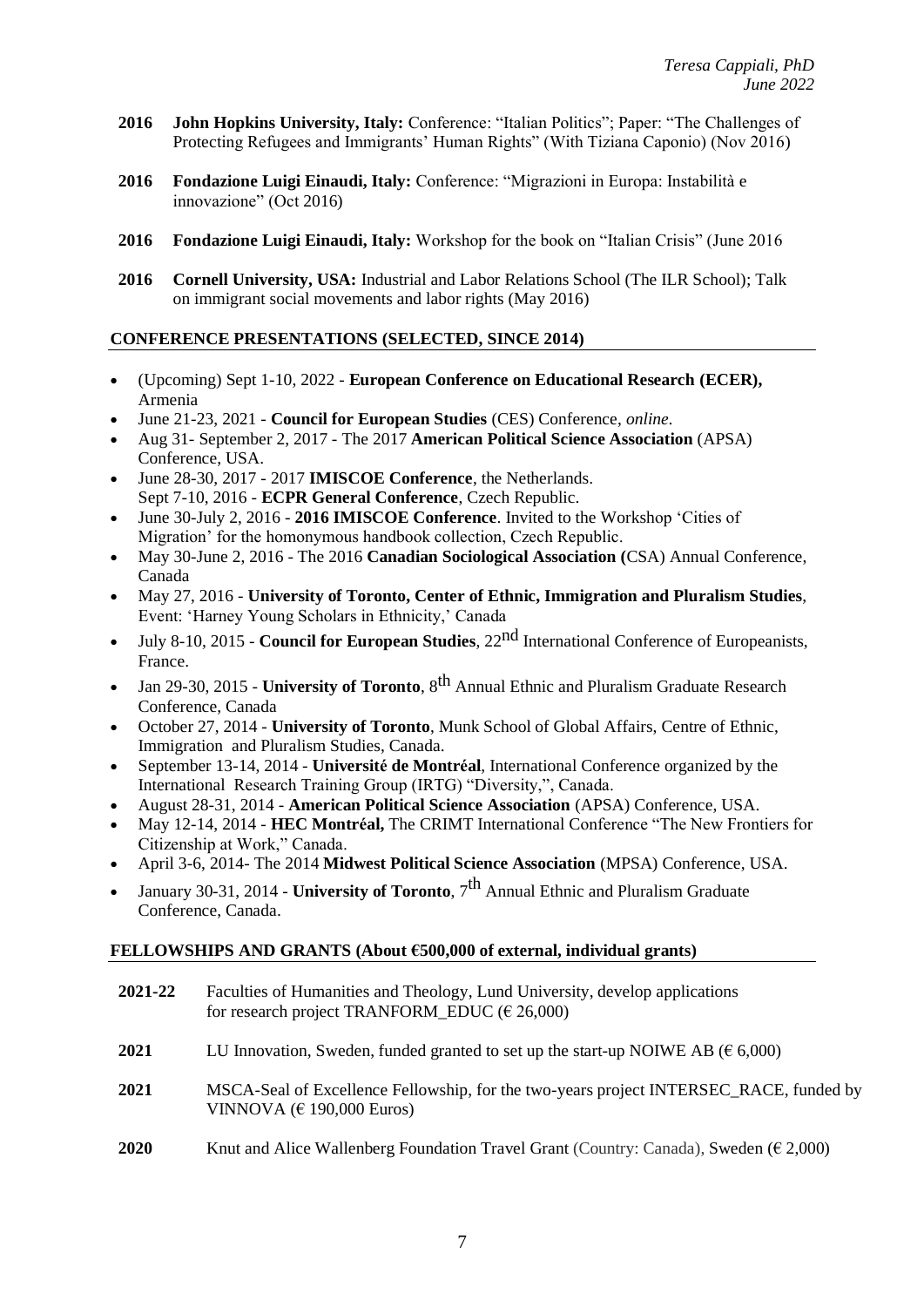- **2016-18** Collegio Carlo Alberto: Post-doctoral fellowship, individual grant ( $\epsilon$  9,000)
- **2015-16** Collegio Carlo Alberto: Organization of the Conference "Cities of Migration" (Nov 10-11) (With Tiziana Caponio) (€10,000)
- **2013-16** Doctoral fellowship and post-doctoral fellowships: Funder: International Research Training Group (IRTG), funded jointly by the Social Sciences and Humanities Research Council of Canada and the German Research Foundation; Individual grants (€55,000)
- **2011-15** Doctoral fellowship, Université de Montréal, three individual grants (€50,000)
- **2011-13** Doctoral fellowship, Minister of the International Relation, Italy: exemption for PhD fees in Quebec, individual award (€40,000)
- **2011-13** Doctoral fellowship, Autonomous Region of Sardinia, Italy: Program Master and Back— Highquality Education 2010; individual grant  $(\text{\textsterling}120,000)$

#### **AWARDS (SELECTED)**

**2019-20** European Commission: **Marie Sklodowska-Curie Actions Seal of Excellence**. Quality label awarded in March 2020 for the MSCA Individual Fellowships Call of 2019 (Score 90.80%, reserve list); Project: INTERSEC\_RACE

#### **ORGANIZATION OF INTERNATIONAL CONFERENCES/WORKSHOPS**

- **2022 Organizer of the panel on inclusive education:** "Critical and Transformative Pedagogy for Human Rights and Social Justice in Higher Education" in the Network "Inclusive Education;" European Conference on Educational Research (ECER), Sept 1- 10, 2022, Armenia
- **2016 Conference** "**Cities of Migration**": Main organizer, with T. Caponio, 12 participants from North America and Europe; Collegio Carlo Alberto, Italy (June–Nov 2016; Conference: Nov 10-11, 2016), Italy
- **2014-15** Graduate Research Conference: *8 th Annual Ethnic and Pluralism Studies Conference,* Munk School of Global Affairs, **University of Toronto, Canada:** Co-organizer and chair (Jan 29-30, 2015), Canada

### **INSTITUTIONAL RESPONSIBILITIES AND ADMINISTRATIVE SERVICE (SELECTED)**

- **2021-** Team coordinator of the Working Group on Human Rights Education and Critical Pedagogy at the Raoul Wallenberg Institute (RWI)
- **2021-** Member of the Advisory Board for Working Group at the RWI Clinical Legal Education at the Raoul Wallenberg Institute (RWI)
- **2019-21** Graduate School, Faculty of Social Sciences, Lund University, Sweden Course Design/Development and Teaching: 3 graduate courses at Lund University (in person and online); Coordination of an interdisciplinary team on migration, gender and discrimination (up to 6 teachers, including practitioners)
- **2020** External examiner, 3 Master theses, Dept of Gender studies, Lund University, Sweden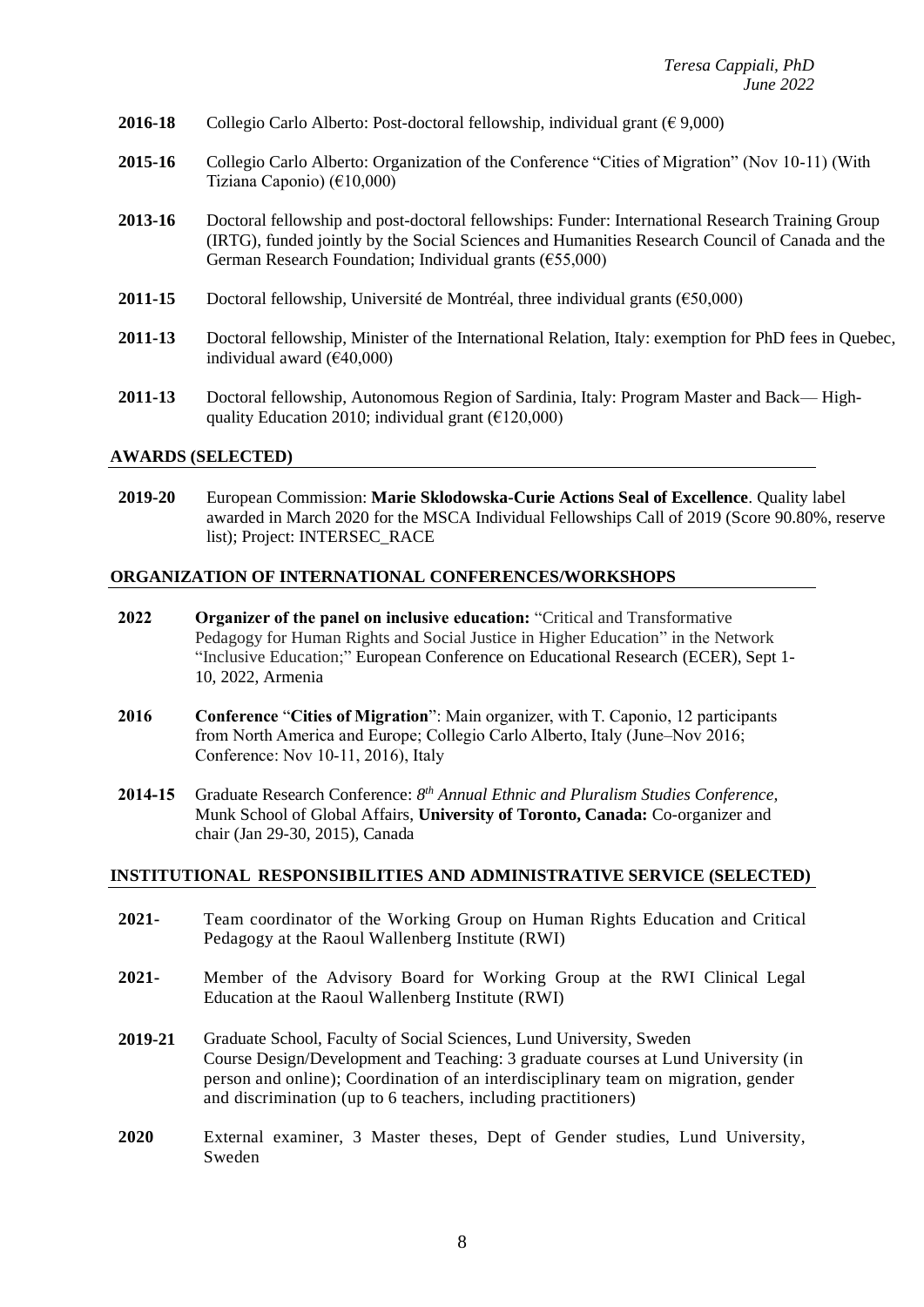**2016-18** Organizer of the Internal Seminar, Collegio Carlo Alberto, Italy: International Weekly Seminar Series: "Politics and Society"; Administrator and coordinator

#### **SUPERVISION**

#### **2017-20 2 PhD students, Two Consultancies**

**2018-21 Supervision of Theses, Traineeships and PhD applications**  9 Master Students; Countries of origin: China, Morocco, Italy, Cameroon, Brazil, Sierra Leon, Zimbabwe, Sweden, USA

### **OBLIGATORY PEDAGOGICAL TRAININGS (COMPLETED)**

Three obligatory pedagogical courses required to become Associate Professor in Sweden (Credits equal to 5 Weeks of full-time work)

- 1. Teaching and Learning in Higher Education, Fall 2019-Spring 2020 (2 Weeks)
- 2. Course Design in Higher Education (Fall 2020- Spring 2021) (2 Weeks)
- 3. Doctoral Supervision (Fall 2021- Spring 2022) (1 Week)

### **REVIEWER FOR PEER-REVIEWED JOURNALS**

*International Migration Review; Journal of Race, Ethnicity, and Politics; Journal of Ethnic and Migration Studies; Ethnic and Racial Studies; Journal of Immigrant and Refugees Studies; Refuge: Canada's Journal on Refugees; Social Forces; Social Movement Studies; Mobilization; Participation and Conflicts; Transfer: European Review of Labour and Research; Italian Political Science Review; European Journal of Political Research; Territory, Politics, Governance; British Journal of Political Science*

### **ACADEMIC AND NON-ACADEMIC AFFILIATIONS**

- Research affiliate at University of Copenhagen: Center for Research on Social Movements and Mobilization (CoMMons), Denmark
- *Scientific associations:* Council for European Studies (CES); Canadian Sociological Association (CSA); Canadian Political Science Association (CPSA); American Political Science Association (APSA)
- Member of two Standing Committees of International Migration, Integration and Social Cohesion in Europe (IMISCOE) Research Network: (1) Migration, Citizenship and Political Participation (MIGCITPOL) and (2) Immigration, Immigrants and Trade Unions in Europe (IITUE)
- Canadian Council for Refugees [\(https://ccrweb.ca\)](https://ccrweb.ca/)

### **METHODOLOGICAL SKILLS**

Excellent knowledge of qualitative research software (NVIVO) Good knowledge of statistical research software (STATA)

### **LANGUAGES**

**Italian**: Mother Tongue; **English**: Proficient (C2); **French**: Proficient (C1); **Spanish**: Upper-Advanced (B2/C1); **Swedish** (B1)

#### **REFEREES**

**Chris Zepeda-Millan, Associate Professor:** Department of Political Science and Chicana/o & Central American Studies, University of California, Los Angeles (UCLA); 3250 Public Affairs Building, 90095 Los Angeles, USA; Phone: (+1) 310-825-7667; E-mail: [czm@ucla.edu](mailto:czm@ucla.edu)